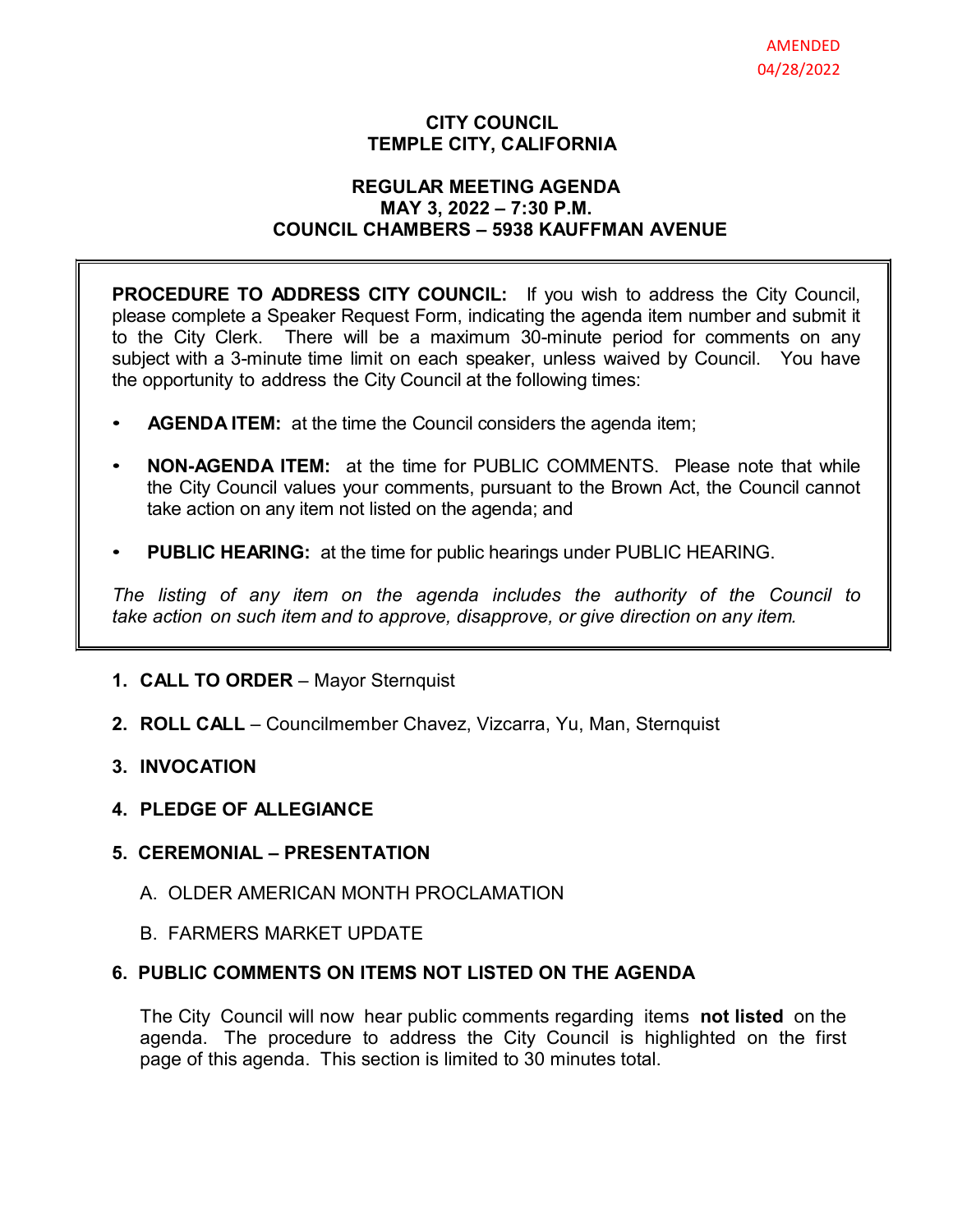City Council Agenda May 3, 2022 Page 2 of 6

### **7. CONSENT CALENDAR**

All Consent Calendar items may be approved in a single motion as recommended unless removed for further discussion. If members of the City Council or persons in the audience wish to discuss any matters listed on the Consent Calendar, please address them at this time.

Recommendation: Approve Items A through F per recommendations.

## [A. APPROVAL OF MINUTES](https://www.ci.temple-city.ca.us/DocumentCenter/View/17767/7A_CCM---2022-04-19)

The City Council is requested to review and approve the Minutes of the Regular City Council Meeting of April 19, 2022.

Recommendation: Approve.

### B. [ADOPTION OF RESOLUTION NO. 22-5591 CONFIRMING MAYOR'S](https://www.ci.temple-city.ca.us/DocumentCenter/View/17774/7B_Mayor-Appointment---Staff-Report-April-2022-w-attachments)  [APPOINTMENT OF COUNCILMEMBERS TO SERVE AS DELEGATES AND](https://www.ci.temple-city.ca.us/DocumentCenter/View/17774/7B_Mayor-Appointment---Staff-Report-April-2022-w-attachments)  [ALTERNATES TO OTHER AGENCIES OR ORGANIZATIONS](https://www.ci.temple-city.ca.us/DocumentCenter/View/17774/7B_Mayor-Appointment---Staff-Report-April-2022-w-attachments)

Councilmembers are appointed as delegates and alternates to other agencies or organizations to attend regularly scheduled meetings to discuss and make recommendations regarding issues that may affect cities in the Los Angeles County.

Recommendation: Adopt Resolution No. 22-5591 confirming Mayor's appointment of Councilmembers to serve as delegates and alternates to other agencies or organizations.

### C. [PARKS AND RECREATION COMMISSION ACTIONS](https://www.ci.temple-city.ca.us/DocumentCenter/View/17768/7C_PRC-Regular-Meeting-Actions_Staff-Report-2022-5-3_v3)

The City Council is requested to receive and file the actions of the Parks and Recreation Commission Regular Meeting of April 20, 2022.

Recommendation: Receive and file.

### D. [APPROVAL OF PERMITS TO SELL FIREWORKS FOR THE 2022 SEASON](https://www.ci.temple-city.ca.us/DocumentCenter/View/17769/7D_Approval-of-Permits-to-Sell-Fireworks-for-the-2022-Season_Staff-Report_sr-edits-w-attachments)

City Council is requested to approve the applications to sell fireworks which will allow the non-profit organizations and groups to raise funds to support their respective activities.

Recommendation: Approve the nine applications for fireworks permits for the 2022 season.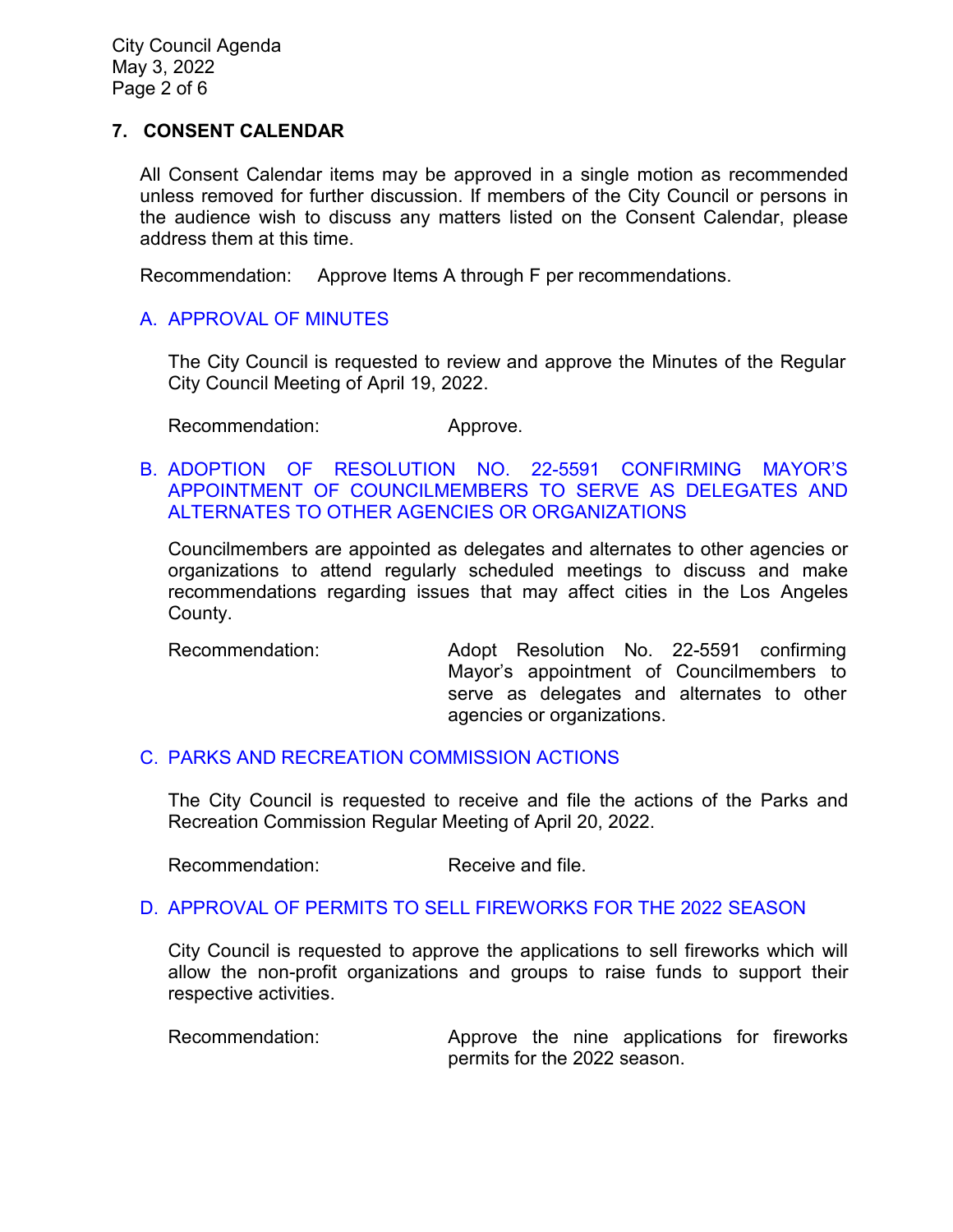### E. [INSTALLATION OF RED CURB ADJACENT TO DRIVEWAY AT 5729 TEMPLE](https://www.ci.temple-city.ca.us/DocumentCenter/View/17770/7E_Red-Curb-Installation---5729-Temple-City-Blvd---Staff-Report)  [CITY BOULEVARD](https://www.ci.temple-city.ca.us/DocumentCenter/View/17770/7E_Red-Curb-Installation---5729-Temple-City-Blvd---Staff-Report)

The City Council is requested to consider installation of a red curb at 5729 Temple City Boulevard to prevent vehicle encroachment into the residential driveway and to increase visibility of approaching traffic.

Recommendation: Ratify and approve the installation of red curb adjacent to the north side of the driveway at 5729 Temple City Boulevard.

#### [F. ADOPTION OF RESOLUTION NO. 22-5592 APPROVING PAYMENT OF BILLS](https://www.ci.temple-city.ca.us/DocumentCenter/View/17772/7G_Council-Warrant_Reso-No-22-5592--FY-2021-2022)  [FOR FISCAL YEAR 2021-22](https://www.ci.temple-city.ca.us/DocumentCenter/View/17772/7G_Council-Warrant_Reso-No-22-5592--FY-2021-2022)

The City Council is requested to adopt Resolution No. 22-5592 authorizing the payment of bills.

Recommendation: Adopt Resolution No. 22-5592

#### **8. PUBLIC HEARING**

### A. [INTRODUCTION AND FIRST READING OF ORDINANCE NO. 22-1060, SERIES](https://www.ci.temple-city.ca.us/DocumentCenter/View/17763/8A_Series-B-Code-Amendment_Staff-Report_v1-w-attachments)  [B CODE AMENDMENTS OF TITLE 9 \(ZONING REGULATIONS\), CHAPTER 1](https://www.ci.temple-city.ca.us/DocumentCenter/View/17763/8A_Series-B-Code-Amendment_Staff-Report_v1-w-attachments)  [\(ZONING CODE\)](https://www.ci.temple-city.ca.us/DocumentCenter/View/17763/8A_Series-B-Code-Amendment_Staff-Report_v1-w-attachments)

City Council is requested to adopt the draft ordinance to help keep Las Tunas Drive and Temple City Boulevard the main entrance to buildings, which in turn will help create economic vibrancy.

Presenter: Community Development Director

Recommendation:

- 1. Introduce for first reading by title only and waive further reading of Ordinance No. 22-1060 (Attachment "A"), Series B Code Amendments of Title 9 (Zoning Regulations), Chapter 1 (Zoning Code); and
- 2. Schedule the second reading of Ordinance No. 20-1060 for May 17, 2022.

#### B. [INTRODUCTION AND FIRST READING OF ORDINANCE NO. 22-1061 RELATED](https://www.ci.temple-city.ca.us/DocumentCenter/View/17762/8B_Vacant-Property-Ordinance_Staff-Report-v1-w-attachments)  [TO THE MAINTENANCE AND LANDSCAPING OF VACANT SITES](https://www.ci.temple-city.ca.us/DocumentCenter/View/17762/8B_Vacant-Property-Ordinance_Staff-Report-v1-w-attachments)

City Council is requested to adopt the draft ordinance seeking to reduce and prevent blight and protect property values by maintaining a safe, vibrant, and an aesthetically pleasing environment throughout Temple City.

Presentation: Community Development Director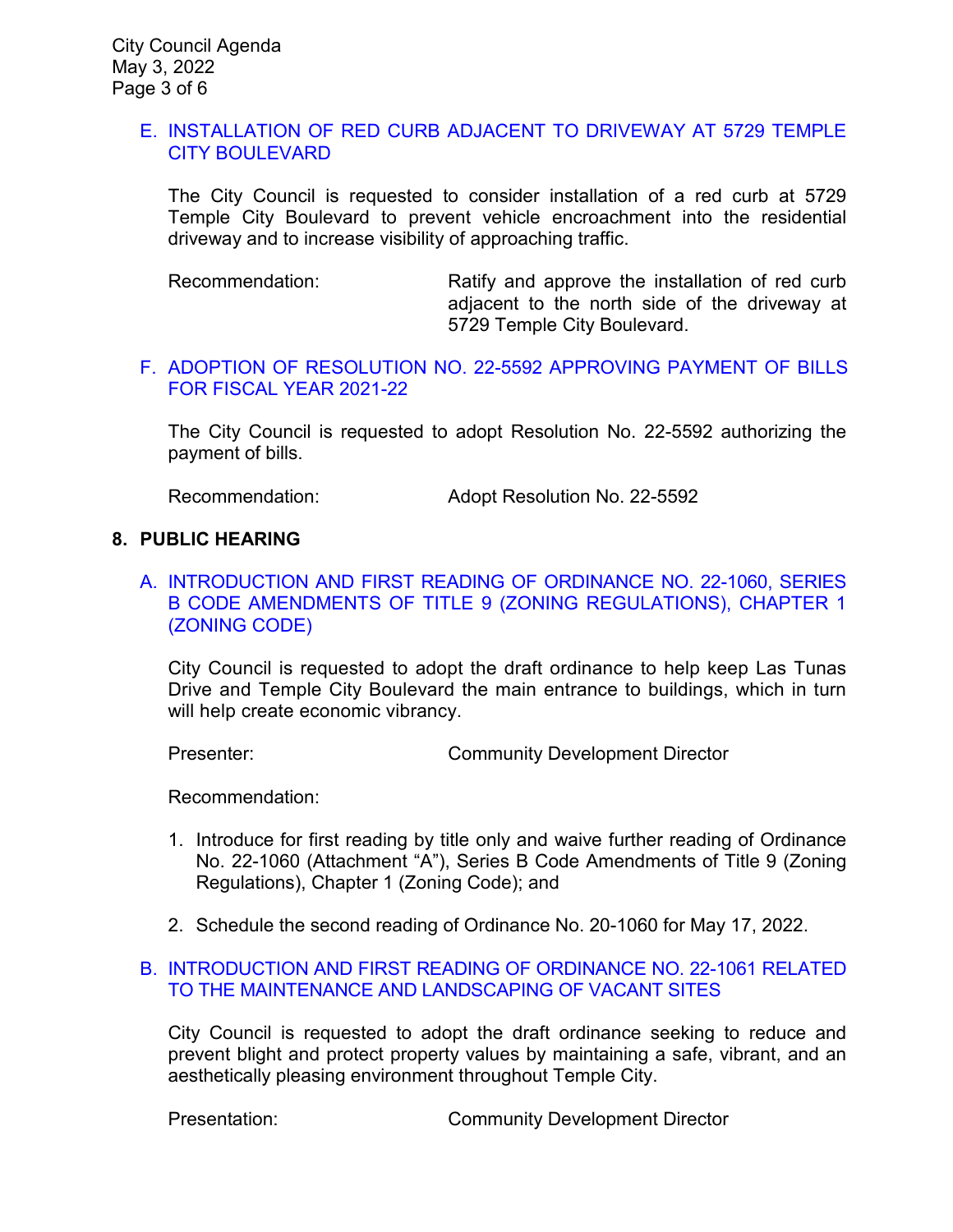Recommendation:

- 1. Introduce Ordinance No. 22-1061 (Attachment "A") for first reading by title only, amending Title 4 ("Law Enforcement"), Chapter 2 ("Nuisances") of the Temple City Municipal Code to provide for regulations pertaining to the maintenance and landscaping of vacant properties;
- 2. Waive further reading of Ordinance No. 22-1061; and
- 3. Schedule the second reading of the Ordinance for May 17, 2022.

## **9. UNFINISHED BUSINESS** – None

## **10. NEW BUSINESS**

## A. REVIEW OF CITY COUNCIL AD HOC AND STANDING [COMMITTEES](https://www.ci.temple-city.ca.us/DocumentCenter/View/17765/10B_City-Council-Ad-Hoc-and-Standing-Committees-Reivew_Staff-Report)

The City Council is requested to review a list of Council Ad Hoc and Standing Committees and determine which of the committees are still needed and which should be disbanded.

Presenter: City Manager and City Attorney

Recommendation:

- 1. Review City Council Ad Hoc and Standing Committee and consider redesignating ad hoc committee that have been in place for more than six months to standing committee or disband the ad hoc and standing committees that have served the purpose for which it was created for; and
- 2. Consider creation of new ad hoc or standing committees.

## **11. UPDATE FROM CITY MANAGER**

### **12. UPDATE FROM CITY ATTORNEY**

## **13. COUNCIL REPORTS REGARDING AD HOC OR STANDING COMMITTEE MEETINGS**

- A. SCHOOL DISTRICT/CITY STANDING COMMITTEE (Councilmember Man and Councilmember Chavez) – Formed 1/3/2012
- B. LAS TUNAS DOWNTOWN REVITALIZATION STANDING COMMITTEE (Councilmember Chavez and Councilmember Yu) – Formed 2/18/2014
- C. FUTURE DEVELOPMENT OF CITY PROPERTIES STANDING COMMITTEE (Councilmember Yu and Councilmember Man) – Formed 2/18/2014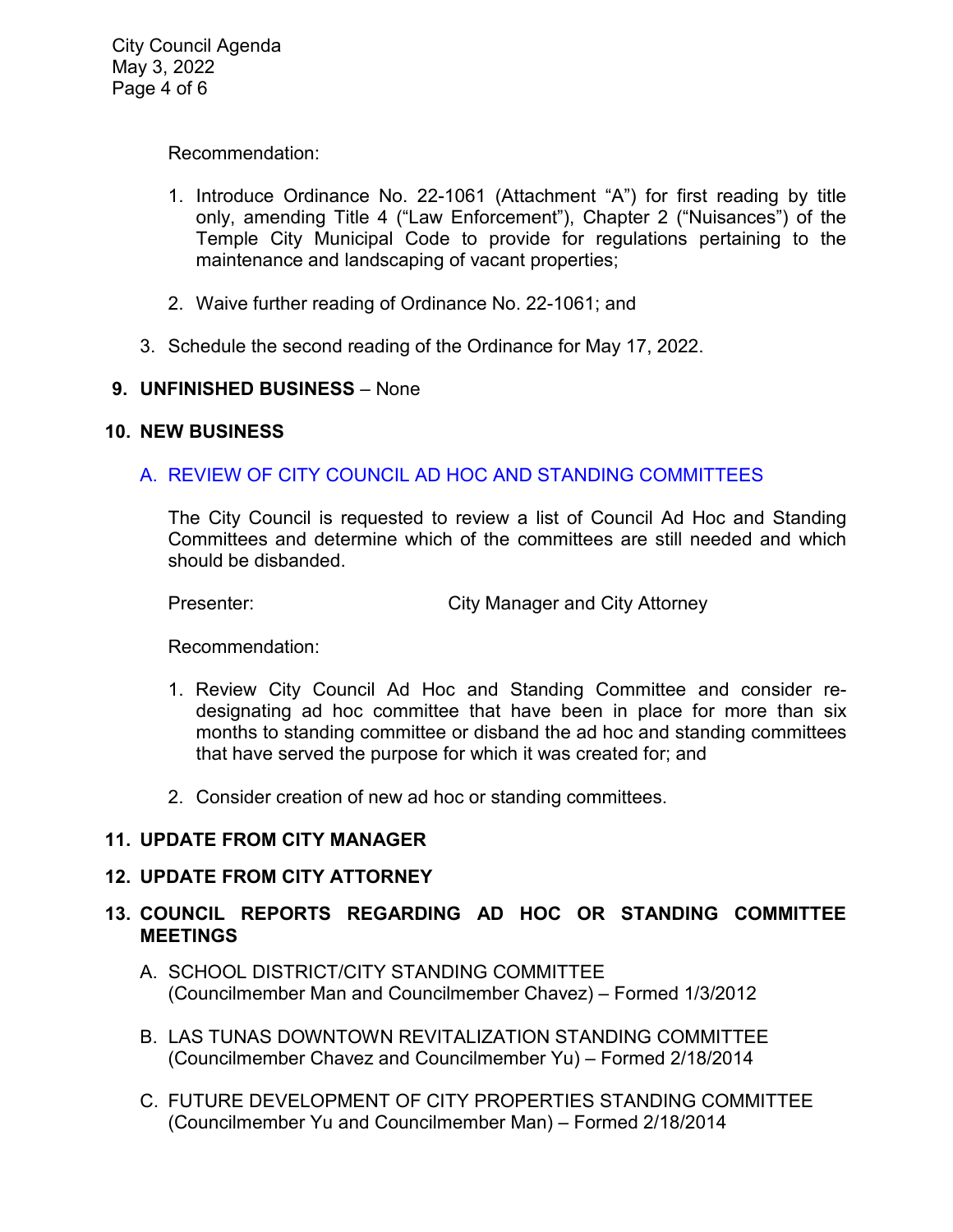City Council Agenda May 3, 2022 Page 5 of 6

- D. AUDIT STANDING COMMITTEE (Councilmember Chavez and Councilmember Yu) – Formed 7/15/2014
- E. FACILITIES, PUBLIC WORKS, AND INFRASTRUCTURE STANDING COMMITTEE (Councilmember Yu and Councilmember Man) – Formed 4/4/2017
- F. PRIMROSE PARK ART ELEMENT AD HOC (Councilmember Vizcarra and Councilmember Yu) – Formed 5/19/20
- G. CITY BASED HOMELESS PLAN STANDING COMMITTEE (Councilmember Vizcarra and Mayor Sternquist) – Formed 3/16/21
- H. COMMISSIONER RECRUITMENT AD HOC (Mayor Pro Tem Man and Councilmember Vizcarra) – Form 3/15/22

### **14. COUNCIL ITEMS SEPARATE FROM THE CITY MANAGER'S REGULAR AGENDA**

- A. COUNCILMEMBER CHAVEZ
- B. COUNCILMEMBER VIZCARRA
- C. COUNCILMEMBER YU
- D. MAYOR PRO TEM MAN
- E. MAYOR STERNQUIST

## **15. RECESS TO SUCCESSOR AGENCY TO THE TEMPLE CITY COMMUNITY DEVELOPMENT AGENCY MEETING**

### **16.ADDITIONAL PUBLIC COMMENTS ON ITEMS NOT LISTED ON THE AGENDA**

The City Council will now hear additional public comments regarding items not listed on the agenda. The procedure to address the City Council is highlighted on the first page of this agenda.

### **17. ADJOURNMENT**

| <b>PLANNING COMMISSION</b>               | 7:30 P.M. MAY 10, 2022 |
|------------------------------------------|------------------------|
| <b>TRANSPORTATION AND PUBLIC SAFETY</b>  | 7:30 P.M. MAY 11, 2022 |
| <b>COMMISSION</b>                        |                        |
| CITY COUNCIL                             | 7:30 P.M. MAY 17, 2022 |
| <b>PARKS &amp; RECREATION COMMISSION</b> | 7:30 P.M. MAY 18, 2022 |